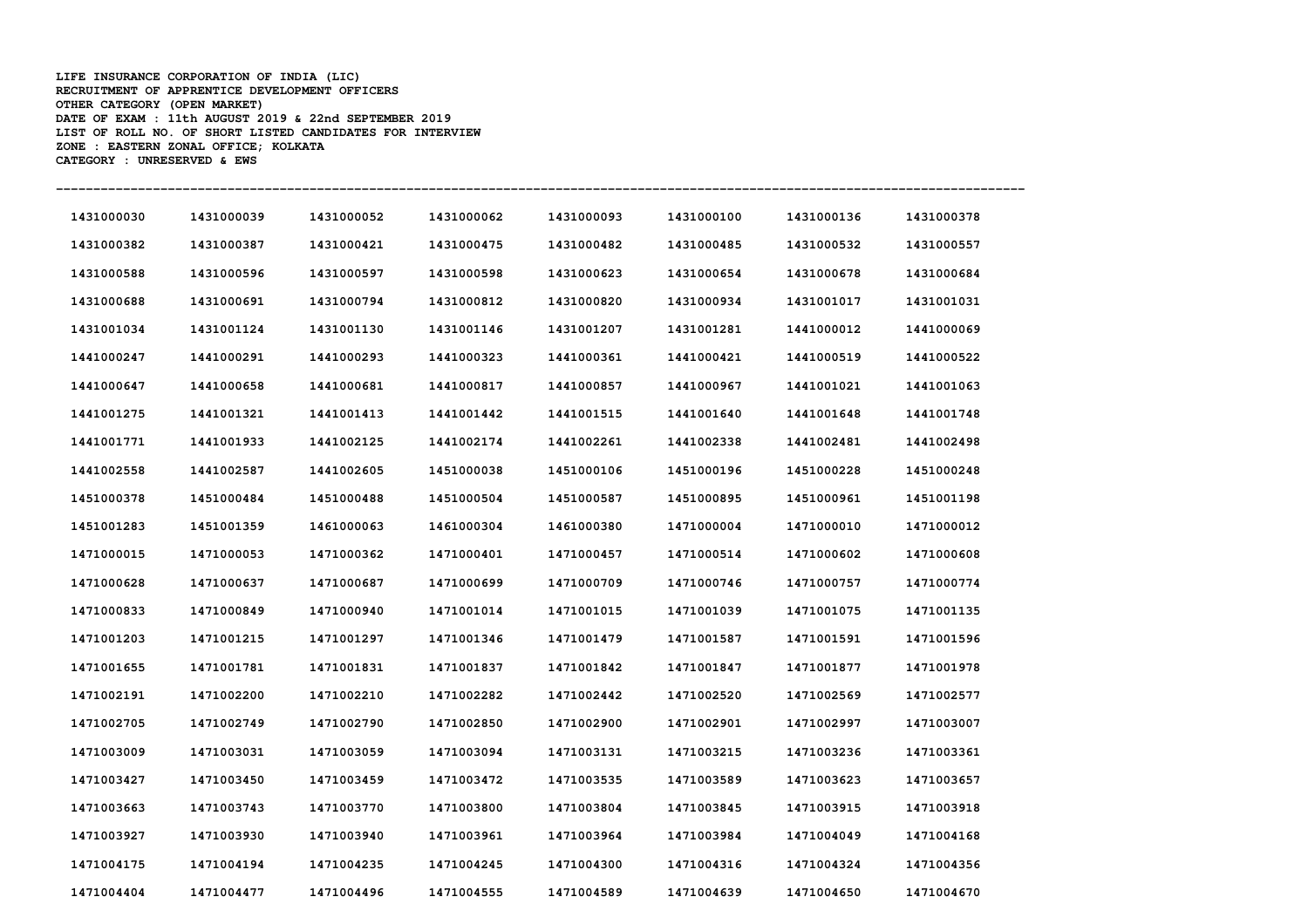| 1471004767 | 1471004805 | 1471004822 | 1471004829 | 1471004870 | 1471004874 | 1471004938 | 1471004952 |
|------------|------------|------------|------------|------------|------------|------------|------------|
| 1471005100 | 1471005117 | 1471005127 | 1481000101 | 1481000162 | 1481000212 | 1481000232 | 1481000286 |
| 1481000322 | 1481000361 | 1481000374 | 1481000469 | 1481000472 | 1481000541 | 1481000563 | 1481000717 |
| 1491000004 | 1491000032 | 1491000039 | 1491000063 | 1491000100 | 1491000101 | 1491000136 | 1491000185 |
| 1491000222 | 1491000296 | 1491000302 | 1491000318 | 1491000373 | 1491000400 | 1491000416 | 1491000427 |
| 1491000461 | 1491000490 | 1491000495 | 1491000510 | 1491000511 | 1491000567 | 1491000579 | 1491000625 |
| 1491000715 | 1491000743 | 1491000772 | 1491000806 | 1491000814 | 1501000022 | 1501000111 | 1501000226 |
| 1501000239 | 1501000286 | 1501000370 | 1511000040 | 1521000051 | 1521000093 | 1521000168 | 1521000194 |
| 1541000257 | 1541000301 | 1541000529 | 1541000601 | 1551000027 | 1561000034 | 1561000084 | 1561000091 |
| 1561000304 | 1561000329 | 1561000477 | 1561000523 | 1571000082 | 1571000230 | 1571000348 | 1571000355 |
| 1571000513 | 1571000676 | 1571000683 | 1571000728 | 1571000758 | 1571000865 | 1571000911 | 1571000956 |
| 1571001050 | 1571001246 | 1571001259 | 1571001442 | 1571001476 | 1571001540 | 1571001752 | 1571001758 |
| 1581000013 | 1581000025 | 1581000033 | 1581000041 | 1581000088 | 1591000014 | 1591000047 | 1591000173 |
| 1591000206 | 1591000248 | 1591000308 | 1591000354 | 1591000394 | 1591000405 | 1591000504 | 1601000172 |
| 1601000183 | 1611000057 | 1611000103 | 1611000158 | 1611000179 | 1611000204 | 1611000227 | 1611000264 |
| 1611000279 | 1611000362 | 1611000417 | 1611000461 | 1611000462 | 1611000483 | 1611000530 | 1611000537 |
| 1611000591 | 1611000601 | 1611000639 | 1611000687 | 1611000704 | 1611000720 | 1611000721 | 1611000764 |
| 1611000844 | 1621000039 | 1621000059 | 1621000074 | 1621000086 | 1621000089 | 1621000092 | 1621000095 |
| 1621000097 | 1621000133 | 1621000151 | 1621000152 | 1621000205 | 1621000231 | 1621000241 | 1621000280 |
| 1621000319 | 1621000322 | 1621000378 | 1621000423 | 1621000436 | 1621000446 | 1621000465 | 1621000475 |
| 1621000538 | 1621000579 | 1621000627 | 1621000663 | 1621000728 | 1621000755 | 1621000804 | 1621000831 |
| 1621000862 | 1621000875 | 1621000879 | 1631000095 | 1631000178 | 1631000214 | 1631000221 | 1631000228 |
| 1631000229 | 1631000254 | 1631000292 | 1631000324 | 1631000433 | 1631000478 | 1631000515 | 1631000580 |
| 1631000594 | 1631000615 | 1631000625 | 1631000685 | 1631000718 | 1631000737 | 1631000744 | 1631000795 |
| 1631000846 | 1631000898 | 1631000903 | 1641000008 |            |            |            |            |